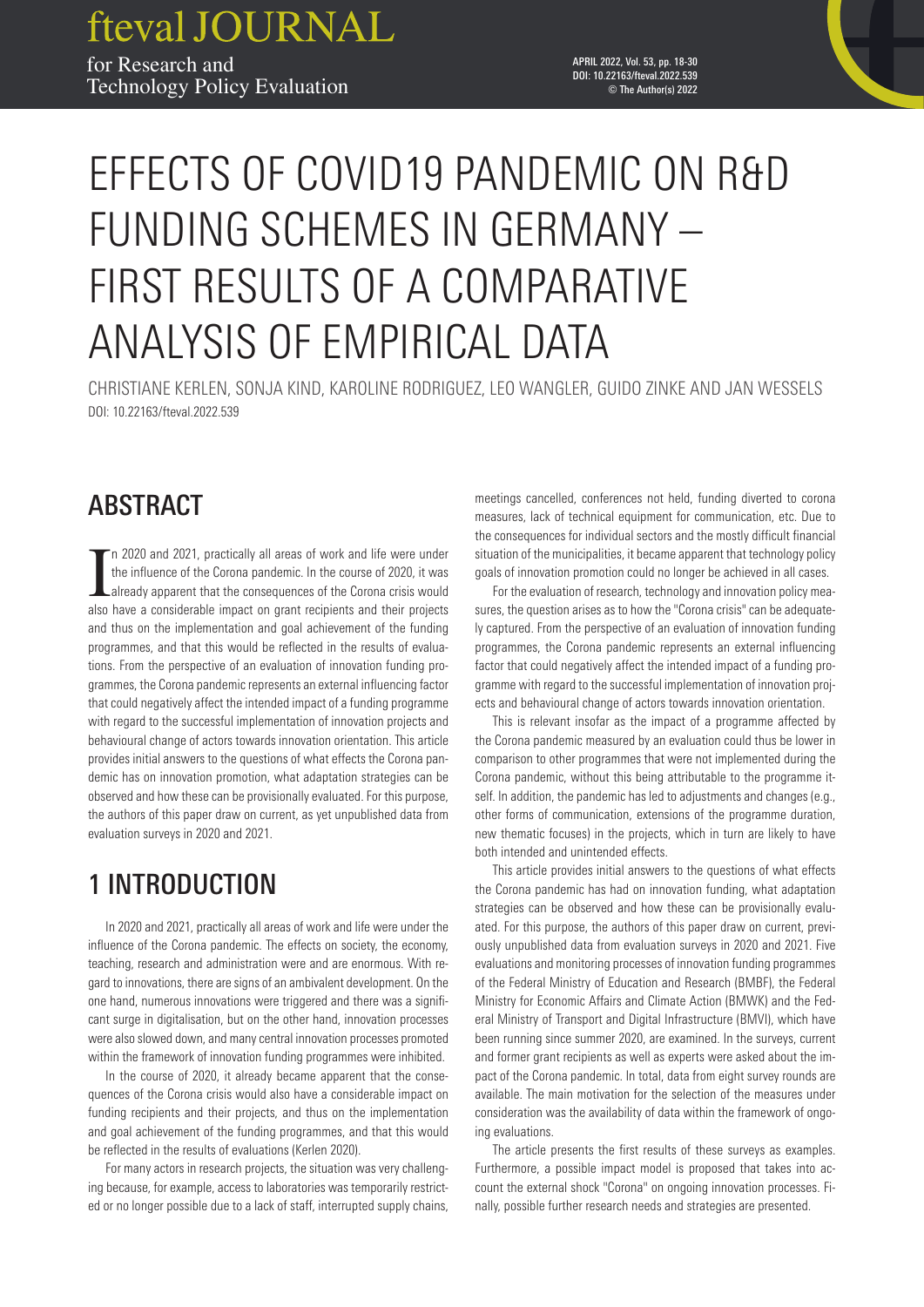# 2 INFLUENCE OF PREVIOUS CRISES ON THE INNOVATION SYSTEM AND CURRENT PAN-DEMIC-RELATED TRENDS

The discussion on the possible impact of the pandemic on research and development (R&D) is based not only on current observations but also on findings from previous crises. The experience of the 2008/2009 financial crisis in conjunction with observations of reactions to it suggest that private R&D expenditure tends to be reduced procyclically in times of crisis. The reasons for this are primarily short-term financing bottlenecks of companies as well as uncertain expectations regarding market developments (Dachs / Peters 2020). As a result, fewer contracts are awarded to research service providers such as Fraunhofer institutes, universities and universities of applied sciences. Furthermore, there is an overall withdrawal from R&D projects (Azagra-Caroa et al. 2020). For German research institutions, this means a noticeable decline in thirdparty funding, at least temporarily, with corresponding consequences for funding opportunities and staff continuity (Estermann 2020).

However, the experiences of the financial crisis also speak for an anti-cyclical innovation behaviour of a few companies and thus for a further differentiation of the corporate landscape (Dachs / Peters 2020). In addition, studies show that large international technology groups in particular tend to come through the crisis better than smaller companies (Economist 2020). Overall, these trends are likely to lead to a further spread of the national and international corporate landscape into a few successful, highly innovative technology champions and the broad mass of less innovative and thus less productive companies in the long term. This poses a risk to the competitiveness of the German economy in the medium to long term.

The effects are likely to be particularly serious for small and mediumsized enterprises (SMEs). Scientific study results suggest that a withdrawal from research is difficult to reverse, especially for SMEs, as it goes hand in hand with the dismantling of relevant internal structures and competences and the access barriers for re-entry become higher (Rammer / Schubert 2016). The declining innovation orientation in the breadth of German SMEs, which was already observed before the Corona pandemic, could be further intensified by this.

By mid-2021, numerous data on the effects of the pandemic on the innovation system were already available. For example, various indicators (number of patents, innovation expenditure) and industry data point to a slight decline in innovation activities (European Patent Office 2021, ZEW 2/2021). According to a survey by the German Centre for Economic Research (ZEW), companies in Germany expect a slight decline in innovation expenditure of 2.2 per cent in 2020 compared to 2019. Although the decline is significantly smaller than in the financial crisis (decline of eleven percent in the financial crisis of 2009), it is more pronounced for smaller firms than for large ones (ZEW 7/2021).

Start-up activities were also affected by the pandemic and generally declined more in 2020 than in previous years (KfW 2021). In contrast, the financing of innovative start-ups in Europe has tended to improve despite the crisis (EY 2021). The number of financing rounds in Germany rose by 62 percent to 588 in the first half of 2021, reaching a new record level. The total value of financing rounds also jumped to €7.58 billion (EY 2021). Overall, however, it is apparent that young innovative companies have been hit harder by the crisis in comparison (ZEW 11/2020).

Meanwhile, data is also available on the consequences for research and innovation funding. For example, the German Research Foundation (DFG) recorded an overall decline in research proposals in basic research for 2020 (DFG 2021). The same applies to application-oriented research funding programmes, which address not only research institutions and universities but also companies.

In contrast, figures for the start-up support programme EXIST show that interest in funding in the area of start-up support continued unabated even during the Corona pandemic (Munich Startup 2021). In 2020, 426 applications were received for the EXIST start-up grant. This was a peak since the programme was launched in 2007. This could indicate a stronger focus on self-employment entrepreneurship during the crisis.

# 3 IMPACT MODEL: INTEGRATION OF THE COVID19 EFFECT AS AN EXTERNAL INFLUENCING FACTOR

Most evaluations are based on a programme theory. The starting point of an evaluation is therefore usually an impact model of the measure under investigation and its environment. As a rule, external as well as internal factors of influence are taken into account, including the Corona pandemic. In order to be able to take this new effect into account appropriately, an impact model was developed that can be applied in a generalised form to different funding measures in the policy field of research, technology and innovation policy. It traces typical impact paths and highlights the influence of Covid19 (Figure 1).

It can be assumed that economic slumps caused by the pandemic lead to a worsening of the economic situation of subsidised companies, which in turn change their innovation behaviour and focus more on existing business, which stabilises turnover in the short term, instead of investing in future turnover within the framework of R&D projects. Furthermore, there is an assumption that resource bottlenecks caused by border closures in the first peak phase of the pandemic in spring 2020 lead to delays in project implementation. The delays in turn have a negative impact on project utilisation, e.g., because the product launch on the market is delayed.

The following primary cause-effect relationships can be assumed:

- Due to temporarily reduced internal resources, interrupted supply chains and/or limited communication in the project team, some projects take longer or require more resources.
- If these temporary constraints cannot be compensated for in the course of the project, the project design of some projects will be changed, potentially leading to less successful or less "effective" projects.
- The markets and thus demand also change due to cyclical effects and/or additional Corona-induced political measures (e.g., in favour of future-oriented technologies such as electromobility), which in turn influences the impact of the projects and thus of the overall programme.
- In addition, the innovation behaviour of the actors could change during the crisis. In the medium term, changes in the availability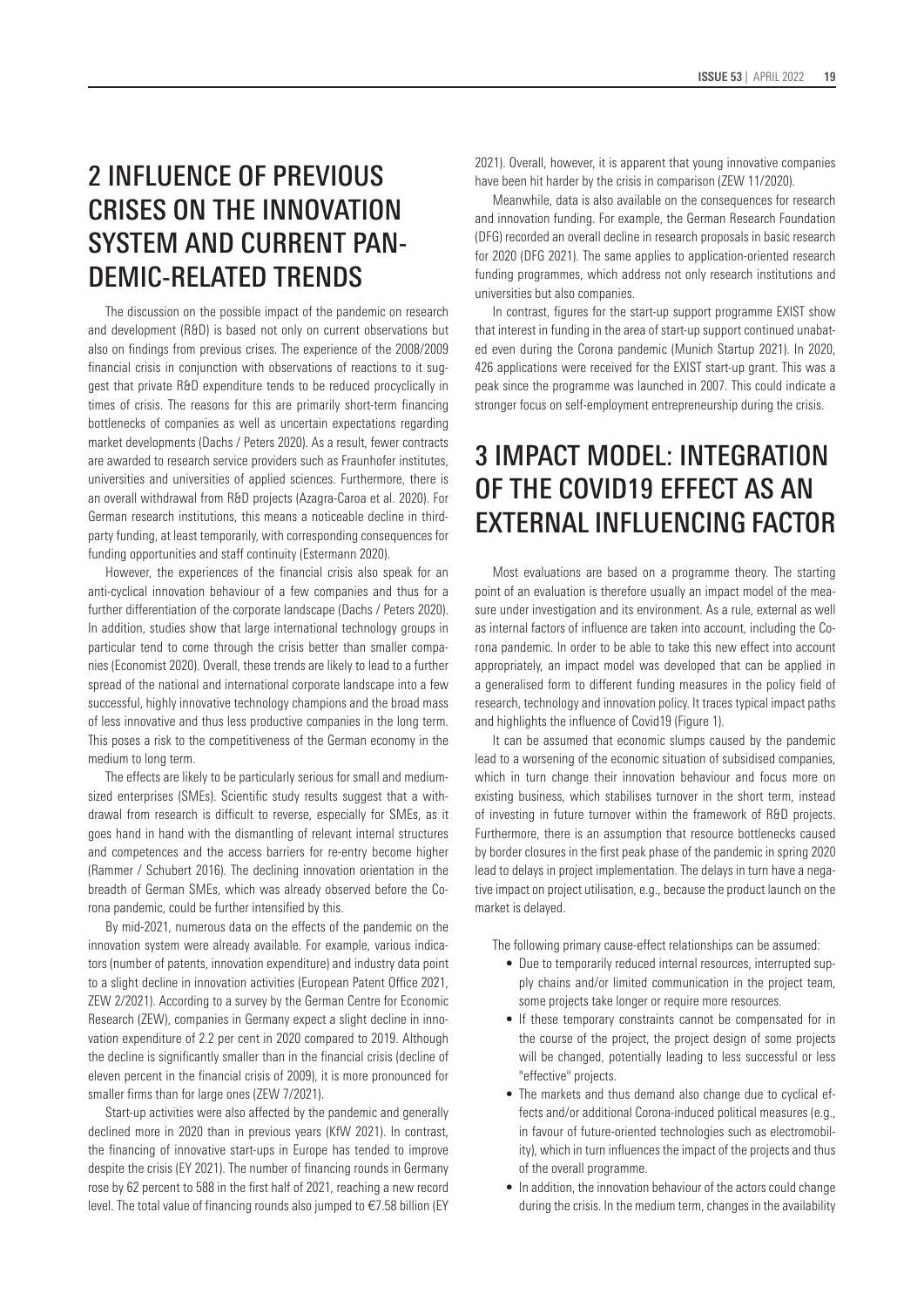of resources could have a negative effect, whereas the digitalisation boost experienced during the crisis could have a positive effect.

The effects that have already been proven to some extent by initial data are shown in bold, while the effects that have not yet been empirically proven are assumed in italics.

#### **Figure 1:** Impact model - influence of the Corona pandemic on R&D projects



# 4 EMPIRICAL FINDINGS OF COVID19 PANDEMIC EF-FECTS ON GERMAN R&D FUNDING SCHEMES

The effects of the Corona pandemic on grantees in several innovation funding programs are shown below. What all programs have in common is their focus on applied research projects that are usually carried out by a consortium of project partners from both academia and the industry. Most funded projects deal with technological innovations. The programs are presented in anonymized form (A to E), and are the responsibility of the following German federal ministries:

- Federal Ministry of Education and Research (BMBF).
- Federal Ministry for Economic Affairs and Climate Action (BMWK)
- Federal Ministry of Transport and Digital Infrastructure (BMVI)

The authors of the study carry out evaluation and monitoring activities of all programs on behalf of the respective ministries. To assess program implementation, achievements and impact, funding recipients have been addressed with online surveys. In order to measure the corona effects, a set of specific questions on possible effects due to the corona pandemic was integrated into the surveys conducted.

The surveys took place at two points in time in summer 2020 and 2021. For one programme, there was an additional survey wave in spring 2021.

Programme E differs from the other programmes in that experts were interviewed rather than funding recipients. The questions were therefore not directed at the effects of the Corona pandemic on an individual funding project. Instead, the influence on innovation in general was considered.

The results presented must be interpreted against the background of the course of the pandemic. The intensity of the pandemic had eased somewhat in the summer of 2021 compared to the previous months, but the respondents from the survey wave in the summer of 2021 answered against the background of a severely restrictive lockdown in the winter of 2020/21. In addition, the expectation was that the coming winter could again lead to an increase in incidence levels and renewed restrictions on public life. In contrast to the first survey in the summer of 2020, one year later the respondents had already gained experience in dealing with the pandemic over a period of months; in addition, various adaptation strategies, especially through the digitalisation of processes and communication formats, had already been implemented for some time.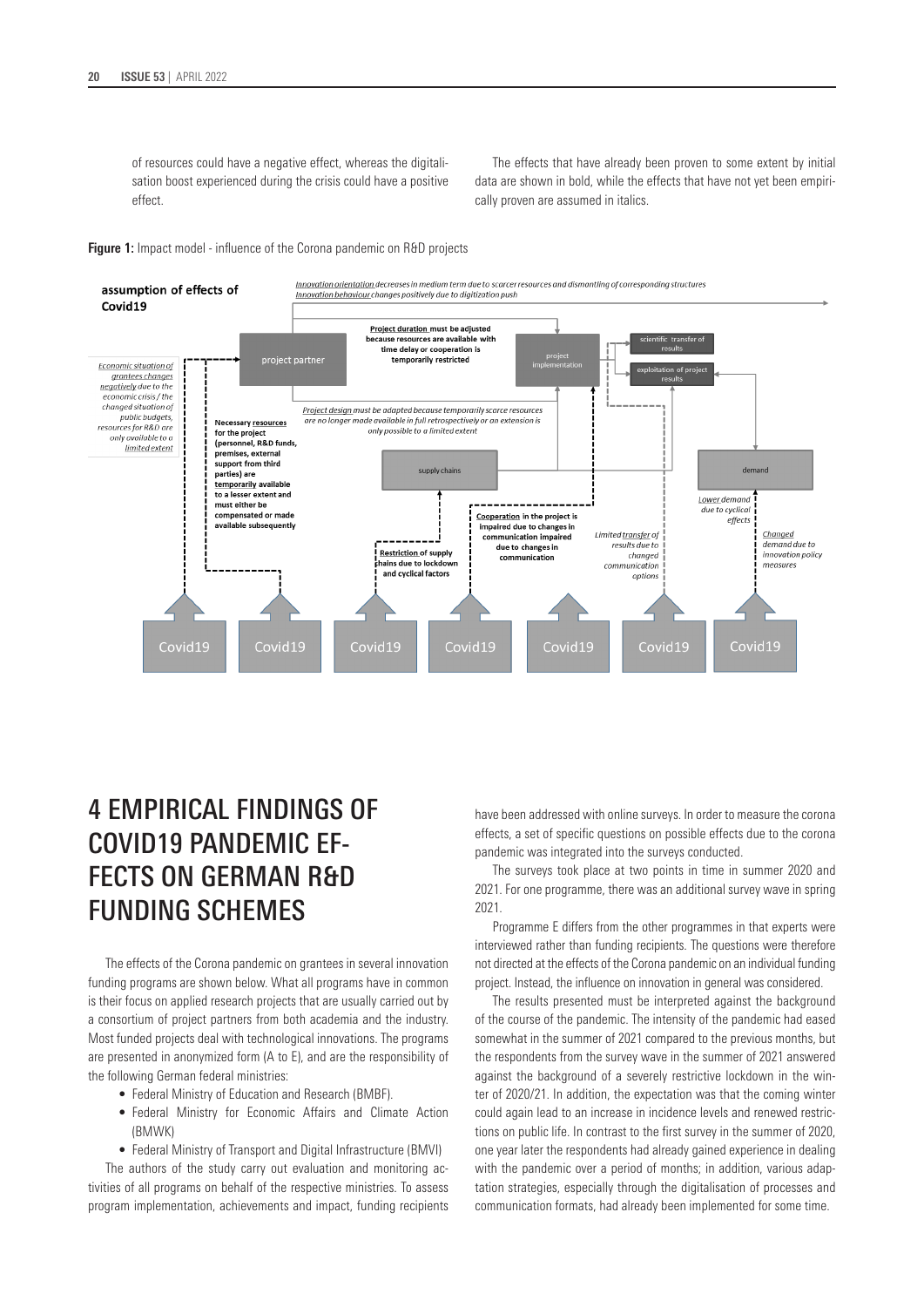It should be noted that the questions asked were not the same for all programmes but were adapted to the specific features. This means that a direct comparison between the programmes is only possible to a limited extent.

### **4.1 PROGRAMME A**

For Programme A, a comparison of the two surveys in 2020 and 2021 shows that the assessments of the severity of the impact of the pandemic on the projects in the following year 2021 are mostly more pronounced than a year earlier.

For projects still in progress, both negative consequences (e.g., limited staff availability, postponement of work packages) and positive effects (e.g., increasing demand, added value through the use of versatile digital formats and communication tools) are mentioned more frequently in 2021 than in 2020. This observation can be interpreted to mean that the responses to the 2020 survey were still borne by a certain optimism from the early days of the pandemic, and there was hope that the effects would not be so severe. One year later, there were already concrete experiences from the second half of 2020 and the first half of 2021, so

that both positive and negative effects were weighted more heavily. In addition, it can be concluded from the data that although adaptation strategies of digitalisation were considered successful and positive to a certain extent, fundamental challenges such as limited personnel availability could not be sufficiently compensated.

Grantees whose projects had already been completed for some time and were in the exploitation phase assessed the impact of the Corona pandemic in part significantly differently from those respondents who had to implement their projects during the pandemic (figure 2). Anticipated negative impacts of the pandemic were rated as lower in 2021 compared to 2020 by respondents who completed their project about two years ago. Respondents from projects completed five years ago anticipated negative impacts somewhat differently. This group estimated that the potential negative effects would be somewhat lower in 2021. This could be due to the fact that the group in the 2020 survey with project completion more than five years ago had already completed all major implementation steps, while the projects in the 2021 survey wave had only been completed for about 1 to 1.5 years at the beginning of the pandemic and were still more in the process of implementation. However, less negative effects were expected in 2021 than in 2020.

**Figure 2:** Impact of the CORONA pandemic on project implementation (2 vs. 5 years after project completion)



In 2021, the respondents are much more optimistic about the potential demand for their project results compared to the previous year. Whereas in 2020 the projects in the 2-year follow-up survey still predominantly expected falling demand, this assessment turns towards rising demand in 2021. A similar change can be observed in the projects with a greater distance to the end of the project (5-year follow-up survey).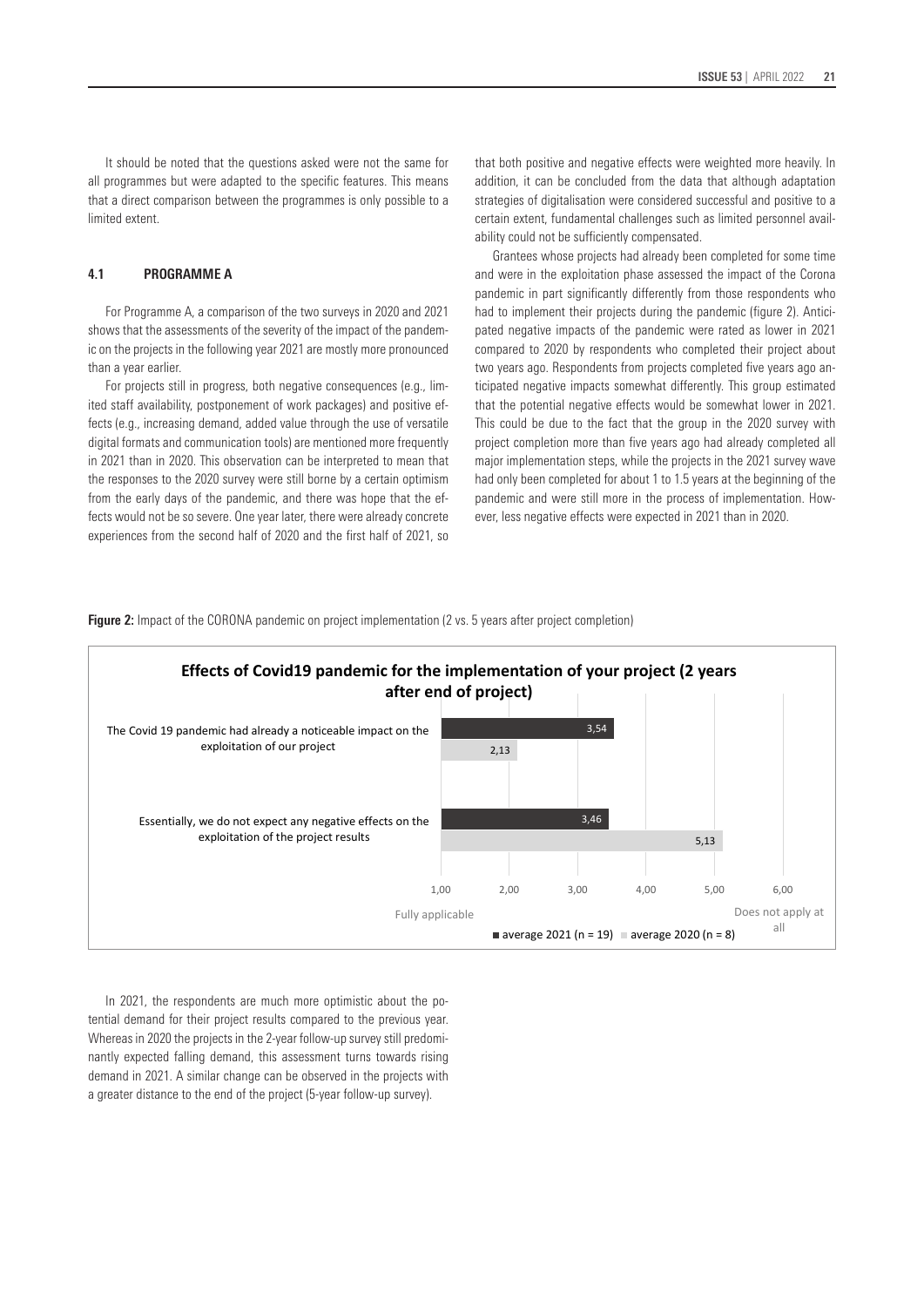

Figure 3: Expectations of demand for project results (2 vs. 5 years after project completion)

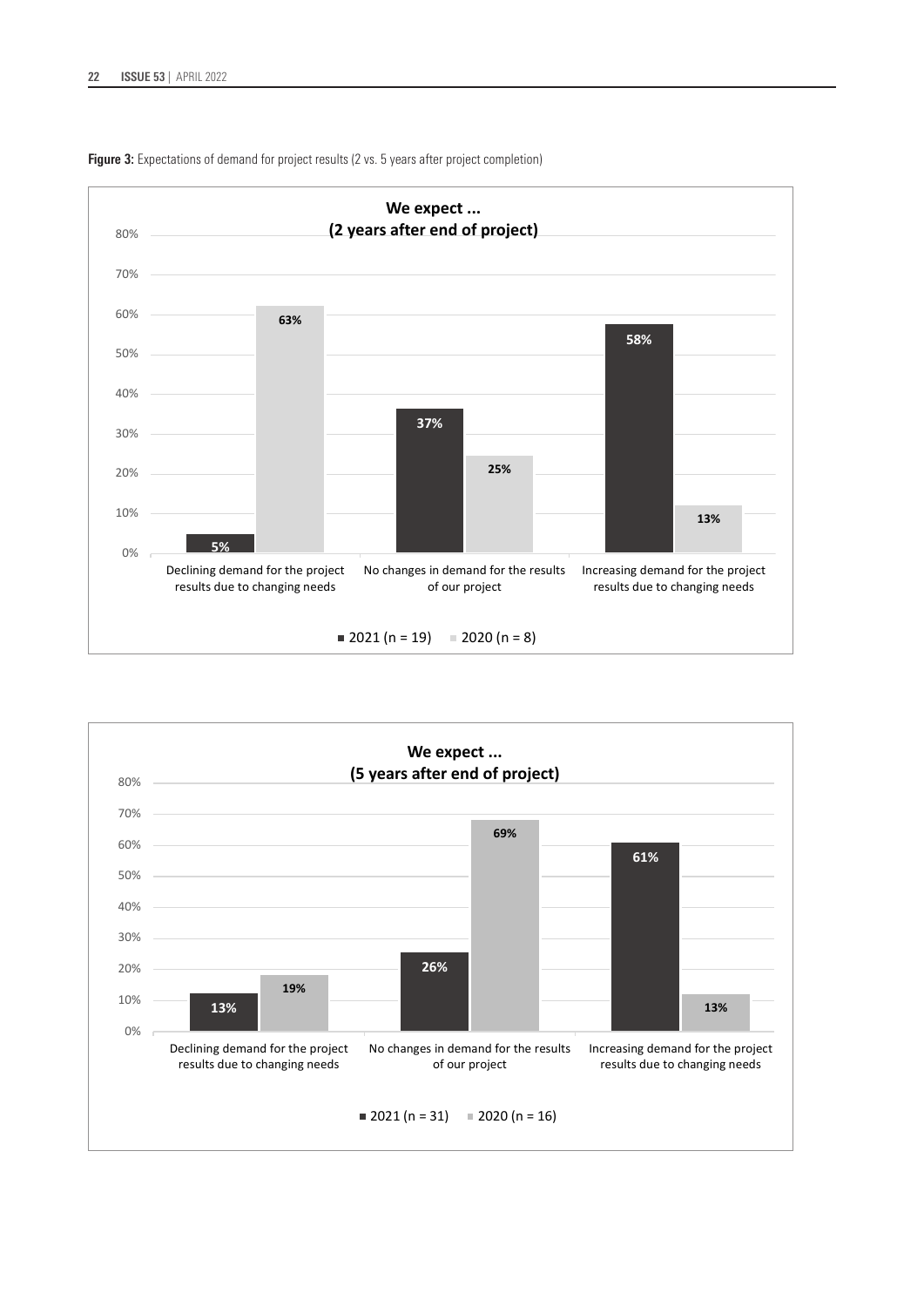# **4.2 PROGRAMME B**

In the evaluation of programme B, data from three survey waves of projects still running between summer 2020 and summer 2021 were analysed. It can be seen that the pandemic affected the logistics chains, which led to significantly more difficult access to material in this programme. This effect increased over time (Figure 4).



**Figure 4:** Access to material. 1st-3rd survey in the period summer 2020 to 2021

At the same time, a change in demand for the project results is expected in the course of the survey waves in this programme. While this effect was predicted to be negative or positive to a similar extent in the first survey (summer 2020), the expectation of a positive effect clearly prevails in the latter survey (summer 2021).



**Figure 5:** Expectation of demand for project results. 1st-3rd survey in the period summer 2020 to 2021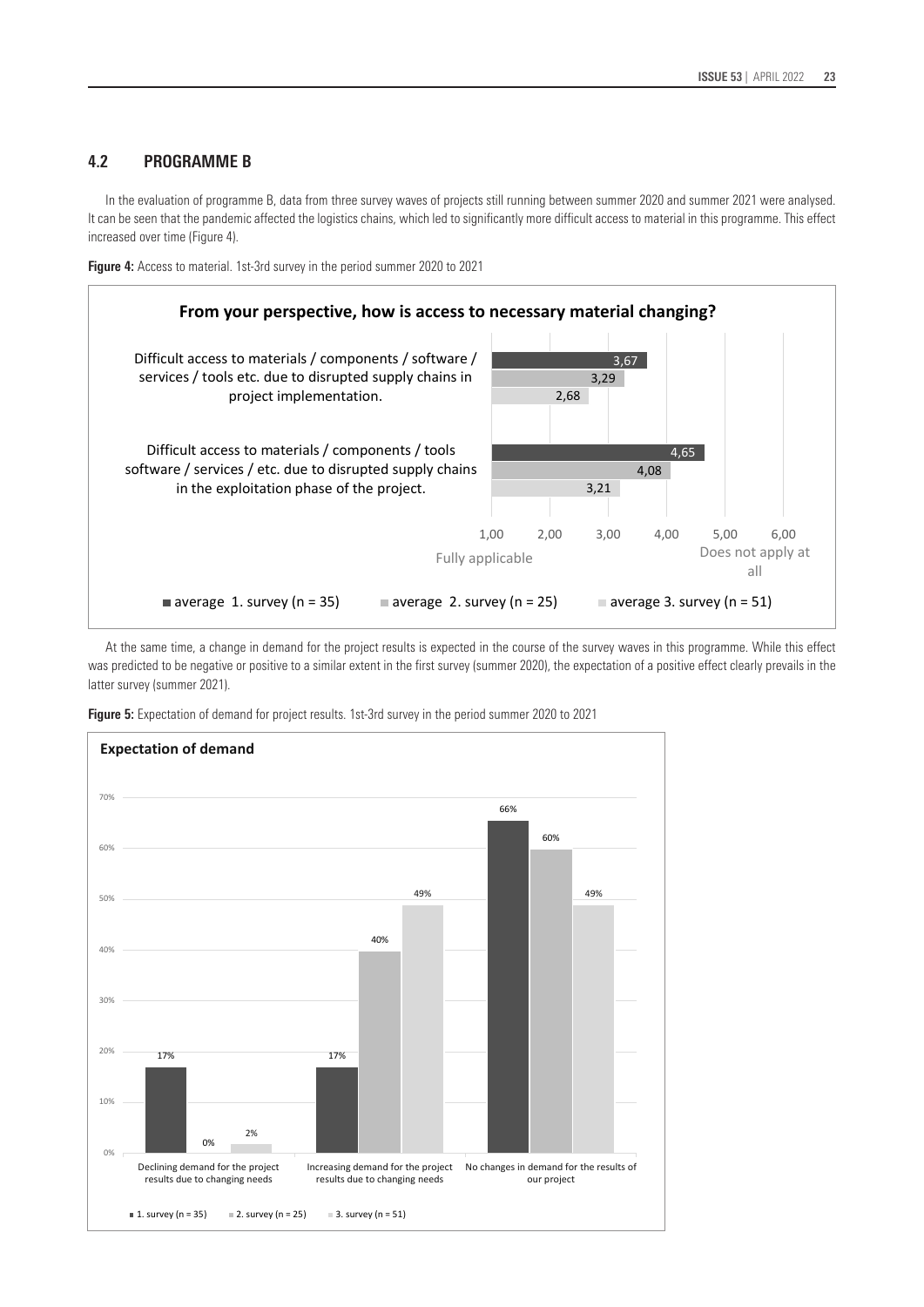Since Programme B involves the funding of collaborative projects, different effects can be analysed here according to the type of actor. While in the first survey wave in summer 2020 companies reported more clearly on the possible effects of the pandemic ("noticeable impact") and are more optimistic in summer 2021 ("we do not expect any negative effects"), research institutions initially assessed the effects of the pandemic more cautiously but are more critical in summer 2021 (Figure 6).







Since Programme B involves the funding of collaborative projects, different effects can be analysed here according to the type of actor. While in the first survey wave in summer 2020 companies reported more clearly on the possible effects of the pandemic ("noticeable impact") and are more optimistic in summer 2021 ("we do not expect any negative effects"), research institutions initially assessed the effects of the pandemic more cautiously but are more critical in summer 2021 (Figure 6).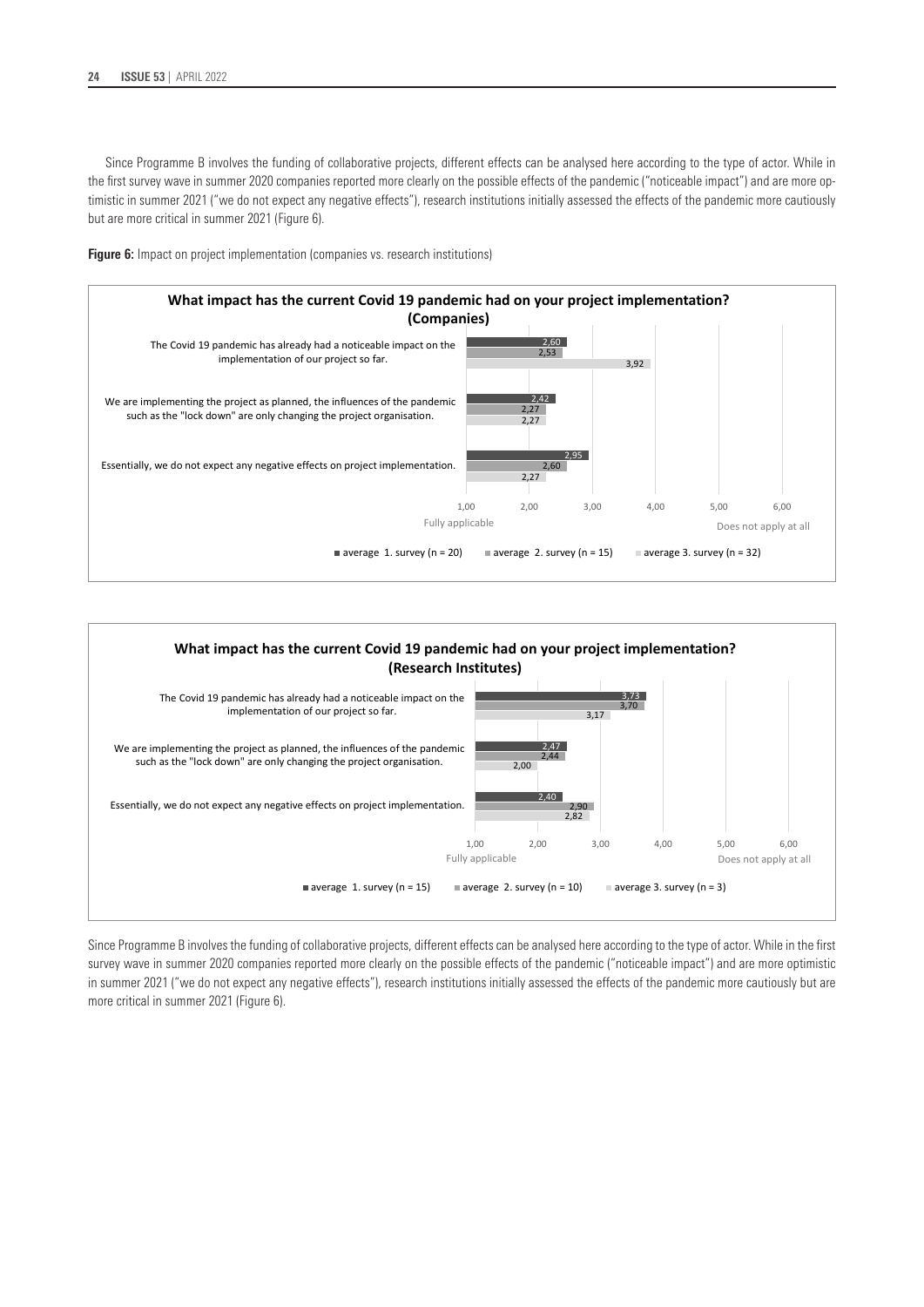### **4.3 PROGRAMME C**

In Programme C, a good two-thirds of respondents reported strong effects on project implementation (77 percent) as well as project organisation (63 percent) (Figure 7).



**Figure 7:** Impact of the Corona pandemic on the joint project

In contrast, the grantees' perception of the Corona effect on access to materials, components, software, etc. is mixed. Respondents vary in the extent to which they are affected by the Corona-related effects, from high effects to no effects at all (Figure 8).

**Figure 8:** Impact of the Corona pandemic on project implementation *Source:* Online survey, representation iit

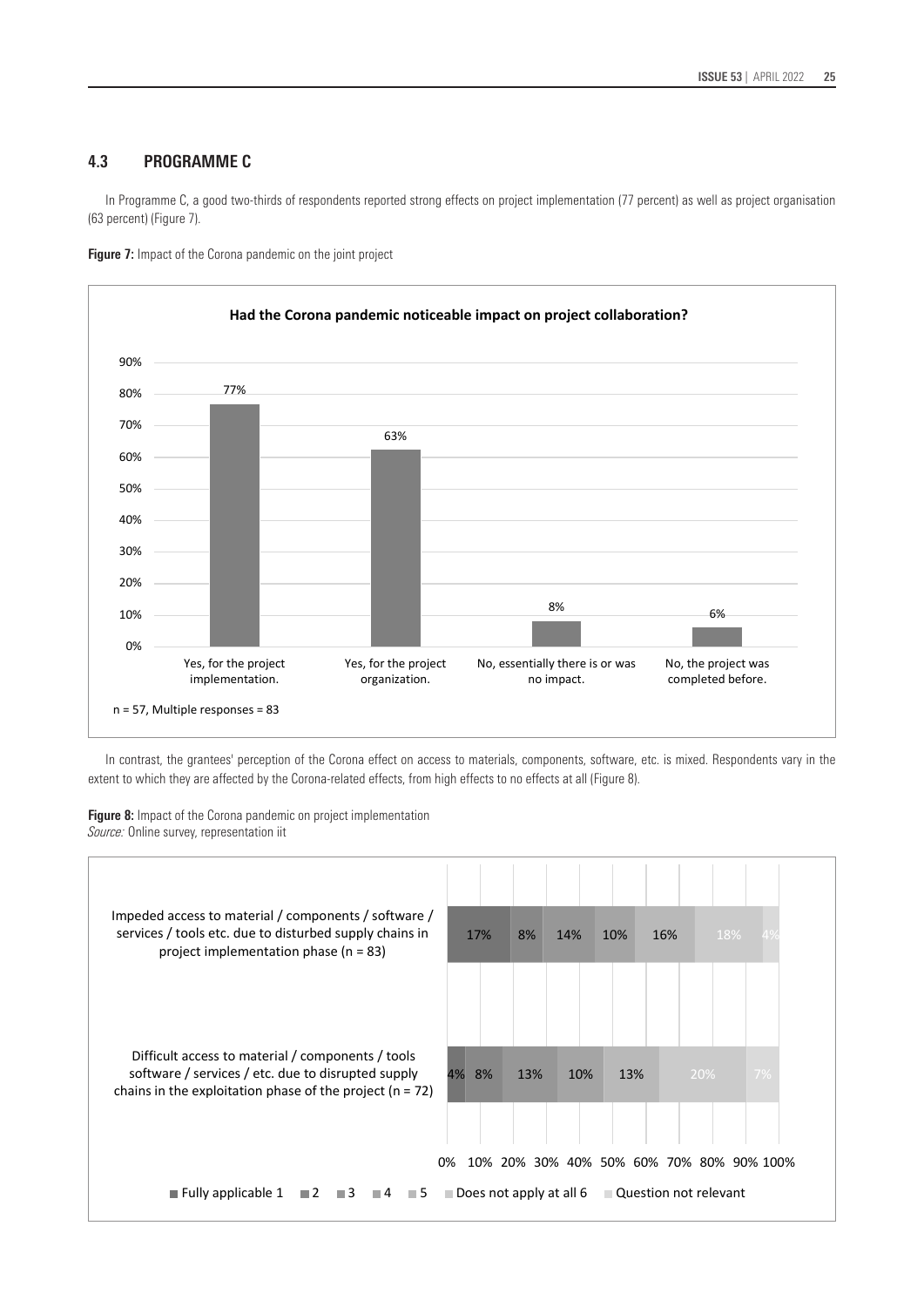The survey also aimed to explore potential impacts on communication (Figure 9). Limited external communication was perceived as a key effect of the Corona pandemic. More than two-thirds of the grantees (69 percent) stated that, for example, due to the cancellation of conferences, trade fairs or networking events, the exchange on project-specific and cross-cutting issues suffered. This gap was compensated for by digital formats and communication tools. One third (34 percent) of the respondents see added value here. Another relevant hurdle is seen as limited internal communication, because face-to-face events such as project meetings have been eliminated. About one third (37 percent) of respondents agree that internal communication has deteriorated, although almost one third (28 percent) also see no perceptible deterioration in internal communication. Finally, about one third (35 percent) of respondents perceive a deterioration in transfer opportunities due to reduced exchange with R&D and exploitation partners.



**Fully applicable 1 2 3 4 5 Does not apply at all 6 Question not relevant** 

#### **Figure 9:** Impact of the Corona pandemic on communication

In programme C, respondents also provided detailed information on the obstacles that led to delays. For example, planned projects were cancelled during the pandemic (e.g., final demonstration, joint meeting for a project conclusion, cancellation of a study with test persons). Supply bottlenecks also meant that projects could not be implemented as planned. Communication was sometimes severely restricted, e.g., due to home office arrangements and short-time work during the lockdown. This resulted in considerable time delays. The change in user behaviour had an impact on the success of individual projects because relevant project goals for researching user acceptance could not be implemented to the planned extent. Access to laboratories as well as business trips to project partners also became more difficult for some project participants.

### **4.4 PROGRAMME D**

In Programme D, funding is provided not only to companies and research institutions, but also to municipal agencies and authorities. Here, the survey data was evaluated at the actor level (companies, research institutions, municipalities and administrations). One of the questions asked was whether there were also possible positive effects from the pandemic (Figure 10). It turns out that the crisis has had no positive effect at all for only a few respondents. In fact, in 2020, around two-thirds of respondents already reported positive experiences with regard to new forms of organisation, work and communication. In 2021, this effect is perceived by the research institutions and municipalities/public administration institutions to be significantly stronger than in the previous year. In contrast, only a minority report positive effects that go beyond this, whereby differences between the groups of actors can also be observed here. In 2021, one third of the administrations stated that the "lock down" had led to increased "out of the box" thinking within their institutions. This effect was less pronounced in the case of companies. For every fourth company, the "lock down" led to an acceleration of innovative processes.

1%

1%

1%

In principle, the data do not indicate any major differences between the situation in the summer of 2020 and the summer of 2021; the prevailing positive effects are constant across all groups of actors.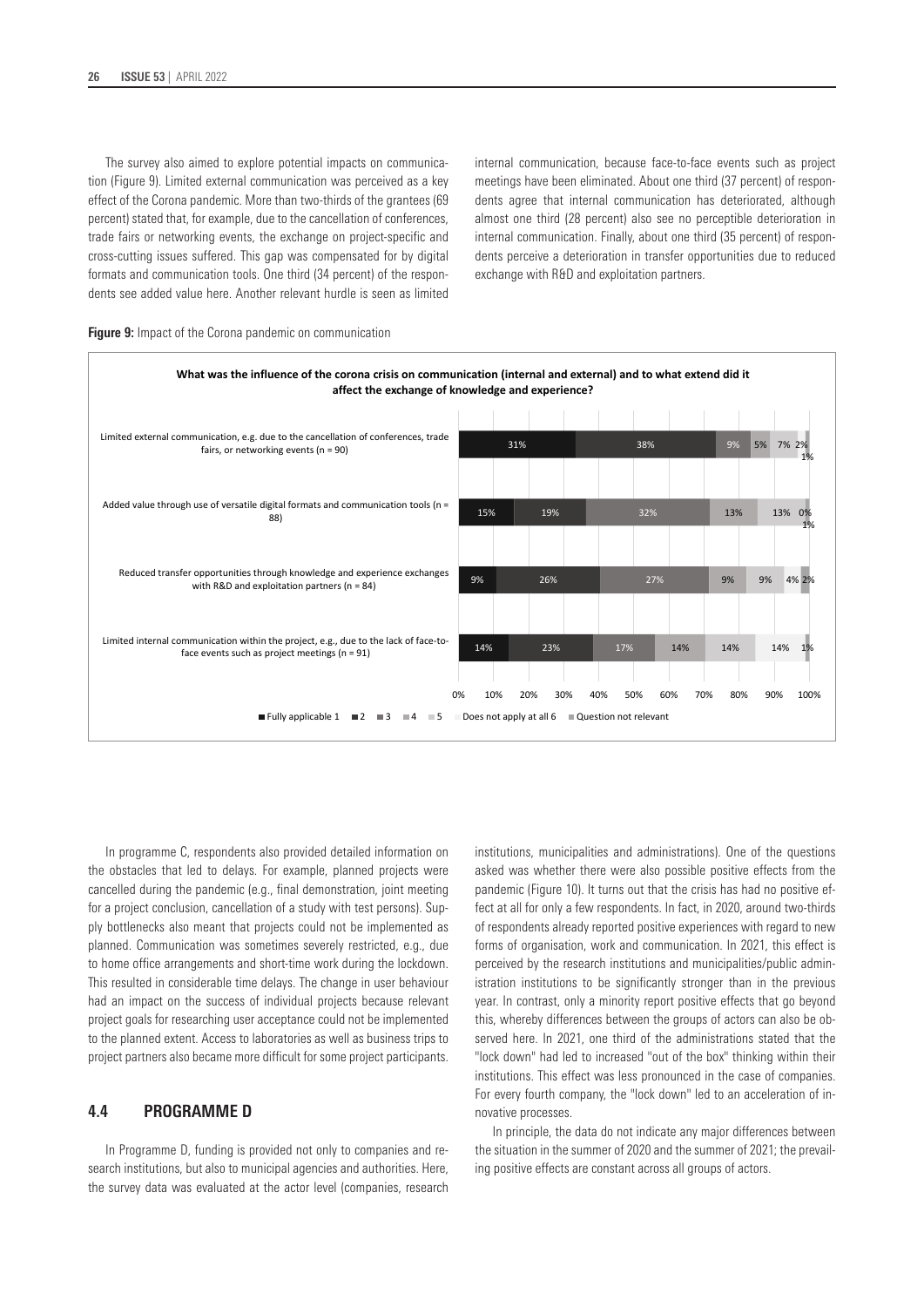#### **Figure 10:** Positive effects from the lock down



## **4.5 PROGRAMME E**

In Programme E, 152 experts were asked about the impact of the Corona pandemic on research and innovation. A large proportion agreed that innovation cycles accelerated in the wake of the pandemic and that the importance of public funding increased at the same time (Figure 11). In the future, a stronger role of the state in crisis management is seen, for example, in the production of protective clothing (74 percent agreement) and in innovative public procurement for the targeted promotion of companies (59 percent agreement). In the view of the experts surveyed, innovation promotion will become more important, especially for SMEs (70 percent agreement). This is also considered important because the respondents assume that R&D efforts will focus even more on large companies in the future, while SMEs could fall behind (80 percent agreement). When asked whether a possible risk aversion could lead to fewer disruptive innovations in the future, only one fifth of the respondents are of this opinion (23 percent agree).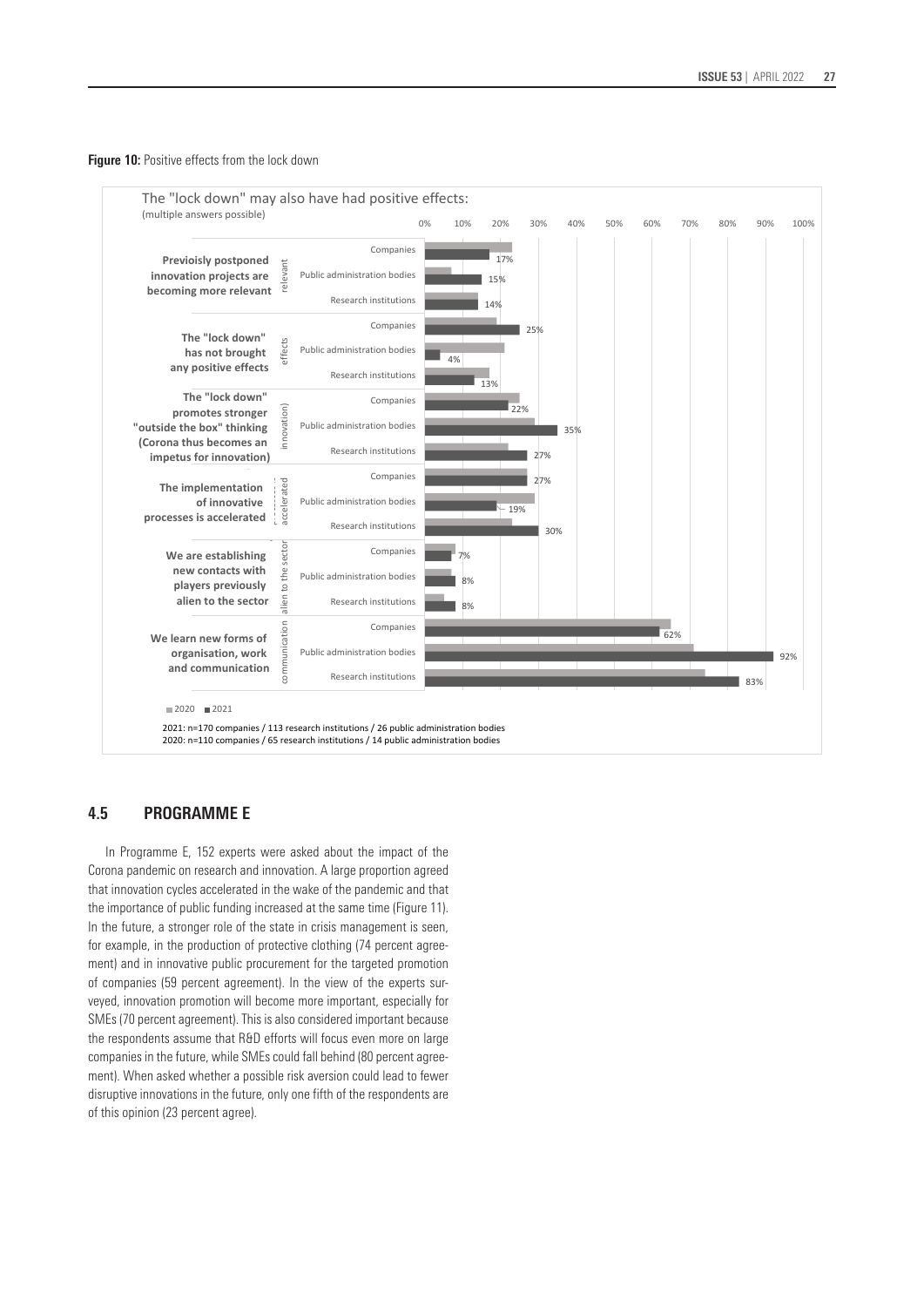### **Figure 11:** Positive effects from the lock down



The survey results also indicate that the Corona pandemic causes barriers to innovation, especially for SMEs (Figure 12). The top three barriers to innovation are cited as: economic risk (66 percent agreement), innovation costs (60 percent agreement) and long administrative and approval procedures (58 percent agreement).

**Figure 12:** Innovation barriers in the wake of the Corona pandemic for SMEs

| What barriers to innovation have increased for SMEs as a result of the Covid 19 pandemic? |           |              |                     |           |          |
|-------------------------------------------------------------------------------------------|-----------|--------------|---------------------|-----------|----------|
| fully agree                                                                               | $a$ agree | do not agree | do not agree at all | no answer |          |
| high economic risk                                                                        | 13%       | 53%          |                     | 24%       | 2%<br>9% |
| high innovation costs                                                                     | 15%       | 45%          | 25%                 | 4%        | 11%      |
| long administrative and approval procedures                                               | 25%       | 33%          | 29%                 | 2%        | 11%      |
| lack of suitable skilled personnel                                                        | 18%       | 40%          | 27%                 | 4%        | 11%      |
| Lack of internal funding sources                                                          | 13%       | 44%          | 29%                 | 2%        | 13%      |
| organizational problems within the company                                                | 15%       | 38%          | 38%                 |           | 9%       |
| market dominance by established companies                                                 | 16%       | 33%          | 33%                 | 4%        | 15%      |
| lack of external funding sources                                                          | 4%        | 40%          | 33%                 | 7%        | 16%      |
| internal resistance to innovation projects                                                | 7%        | 33%          | 44%                 | 5%        | 11%      |
| legislation and legal regulations                                                         | $7\%$     | 33%          | 42%                 | 4%        | 15%      |
| lack of technological information                                                         | 4%<br>25% |              | 49%                 | 9%        | 13%      |
| lack of market information                                                                | 2%<br>20% |              | 58%                 | 7%        | 13%      |
| lack of customer acceptance/lack of demand for innovation                                 | 4%<br>16% |              | 60%                 | 7%        | 13%      |
| standards and norms                                                                       | 2%<br>16% |              | 60%                 | 7%        | 15%      |
| lack of access to intellectual property rights                                            | 16%       | 55%          | 5%                  | 24%       |          |
|                                                                                           | 0%        |              | 50%                 |           | 100%     |

Other barriers to innovation that have increased as a result of the Corona pandemic in the view of the experts interviewed are access to skilled personnel, financing and market dominance by individual, established companies; internal organisational barriers are also mentioned.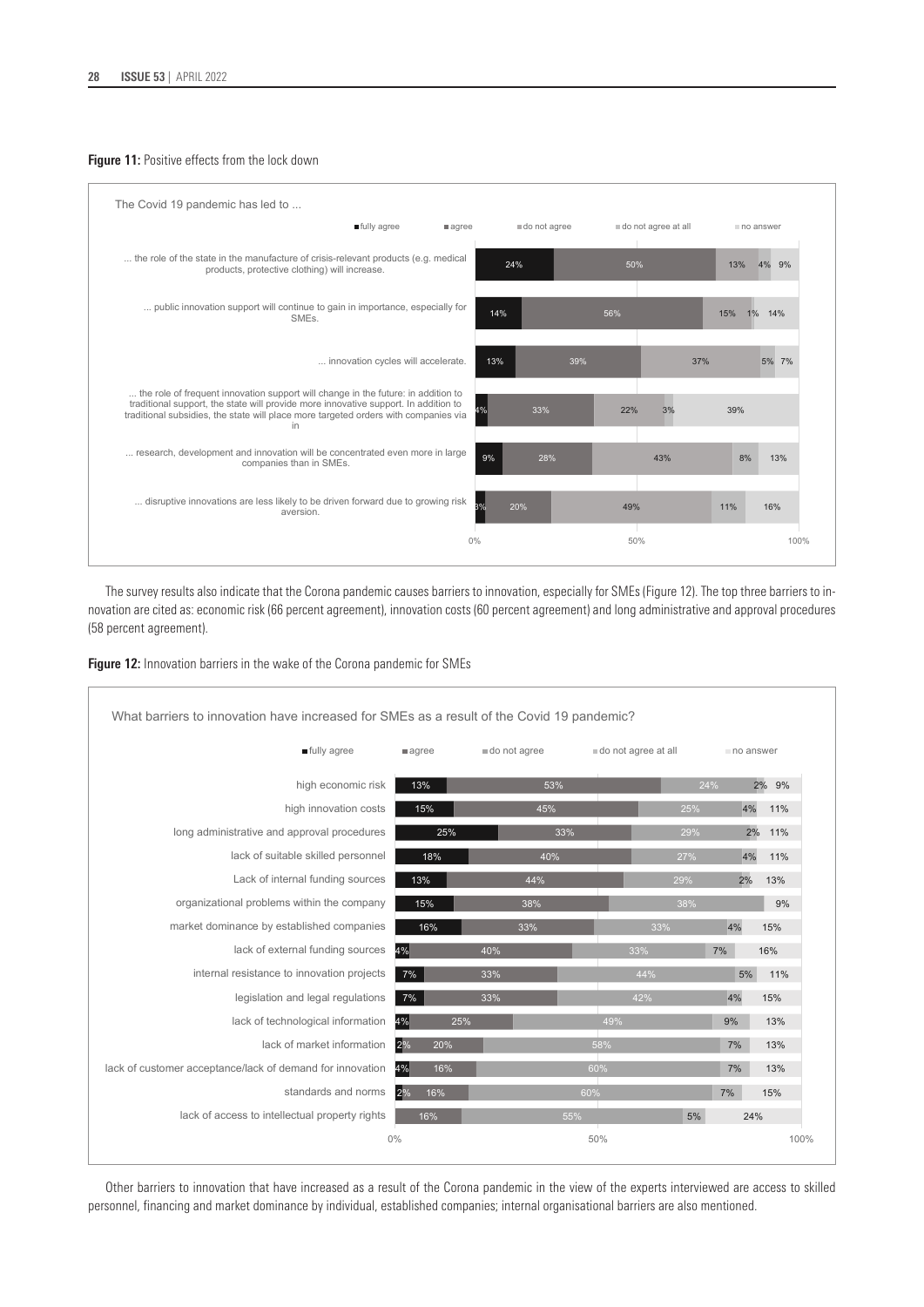# 5 CONCLUSIONS

This contribution aimed to provide initial explanations of the Corona pandemic's effects on innovation promotion and chosen adaptation strategies. In addition, the question of how the "Corona crisis" can be adequately captured in evaluations was explored. Our investigations show that the impact assumptions we made in the impact model can largely be traced with Covid19 as an external influencing factor.

Particularly at the beginning of the pandemic, the effects led to a reduction in internal resources, restrictions in staff availability, as well as changes in priorities and resulting adjustments in the timing and content of research projects.

Supply chains were interrupted and access to materials became more difficult. External communication in particular deteriorated because participation in trade fairs and conferences was not possible. The contact restrictions also had a significant impact on internal communication in the project teams. Especially for projects that started or were still running during the pandemic, there was a risk of longer running times and difficulties in marketing the project results in a timely manner. Project organisation and implementation was significantly more difficult.

Projects that have already been completed for a longer time and are already in the transfer phase were somewhat less affected by the corona crisis. Also, not all types of actors were affected to the same extent; while some suffered very great disadvantages, others were only confronted with a few restrictions. Differentiated by actor groups, the effects of the pandemic were felt particularly strong in municipalities and public administration, while companies were the least affected. The public sector revealed its significant digitalisation backlog. For example, it found it much more difficult to switch its communication channels to video conferencing or to provide laptops for mobile working.

Many of the negative impacts in the research projects cannot be compensated for in the project period. Overall, this can lead to a somewhat poorer programme success. This special negative effect in the programme impact must be taken into account in future comparisons of funding programmes.

The survey results also show that expectations of demand for their project results changed over time. While many of the respondents were still very pessimistic about the demand for their project results in the summer of 2020, they were already more optimistic in the summer of 2021. This was also reflected in the first signs that the economy would develop positively again from 2022 at the latest.

Greater importance is being attached to the state as a stimulus and promoter. Innovative public procurement and innovation support, especially for SMEs, are seen as important levers. As outlined in the impact model, such Corona-induced political measures can have a positive effect on the results of projects and thus on the overall programme.

Last but not least, positive effects could also be traced, such as the digitalisation boost and an increase in innovation activity. New communication formats were tested, and innovations promoted through outside-the-box thinking. During the crisis, companies and employees experienced how quickly problems can be solved and changes can be shaped.

The data available so far show that the effects change over time. For this reason, an analysis of further effects in the coming years would be interesting in order to be able to estimate medium-term effects. This also concerns structural effects, e.g., in the internal organisation of research projects on the part of project participants. At the moment it seems that the effects point in different directions and will be difficult to quantify - depending on the programme, there may have been an increase or decrease of demand or a delay in demand due to delivery difficulties, innovation may have accelerated or slowed down. Comparisons between programmes (e.g., in meta-evaluations) will need to consider this in detail as one cannot assume that the economic environment has continued to develop equally for all sectors and actors.

Also still outstanding is a systematic analysis of the adjustment steps on the part of the programme managers. In the short term, the requirements for project participants in the pandemic were relaxed in some funding programmes in order to mitigate specific challenges. Likewise, project extensions were approved more generously. Whether these adjustments to the programmes and gains in flexibility will last or be reversed is still an open question.

It also became apparent that innovation cycles have accelerated in the wake of the pandemic. The digitalisation boost is influencing and accelerating the transformation of important policy fields (climate/sustainability, mobility, health). Underlying reasons - perhaps because everything is in upheaval anyway (new actors, geopolitical changes) and the questioning of established structures and processes by the pandemic favour this - need to be investigated.

The pandemic has also shown that many things can be done more efficiently and less expensively. This learning process is just in its infancy. An intensive discussion about more agility and new funding formats has begun. More courage to experiment with new formats is desirable, ideally accompanied by evaluations, to see whether the cost-benefit ratio changes positively in the long term.

# 6 LITERATURE AND SOURCES

**Azagra-Caroa, Joaquín M. / Tijssen, Robert J.W. / Turde, Elena M. / Yegros-Yegros, Alfredo** (2020): University-industry scientific production and the Great Recession. https://www.sciencedirect.com/science/article/pii/S0040162517304067?via%3Dihu

**Dachs, Bernhard / Peters, Bettina** (2020): Covid-19-Krise und die erwarteten Auswirkungen auf F&E in Unternehmen. https://www.zew.de/ publikationen/covid-19-krise-und-die-erwarteten-auswirkungen-auf-fein-unternehmen

**Deutscher Bundestag** (2020): Antwort der Bundesregierung auf die Kleine Anfrage der Abgeordneten Dr. Anna Christmann, Kai Gehring, Dieter Janecek, weiterer Abgeordneter und der Fraktion BÜNDNIS 90/ DIE GRÜNEN – Drucksache 19/21074 – Zukunftsinvestitionen und innovationspolitische Maßnahmen im Konjunkturpaket der Bundesregierung. https://dserver.bundestag.de/btd/19/218/1921858.pdf

**DFG** (2021): DFG Infobrief. Zahlen und Fakten zur Forschungsförderung [\(https://www.dfg.de/download/pdf/dfg\\_im\\_profil/geschaeftsstelle/pu](https://www.dfg.de/download/pdf/dfg_im_profil/geschaeftsstelle/publikationen/infobriefe/ib01_2021.pdf)[blikationen/infobriefe/ib01\\_2021.pdf](https://www.dfg.de/download/pdf/dfg_im_profil/geschaeftsstelle/publikationen/infobriefe/ib01_2021.pdf))

**Economist** (4.4.2020): Big tech's covid-19 opportunity. [https://www.eco](https://www.economist.com/leaders/2020/04/04/big-techs-covid-19-opportunity)[nomist.com/leaders/2020/04/04/big-techs-covid19-opportunity](https://www.economist.com/leaders/2020/04/04/big-techs-covid-19-opportunity)